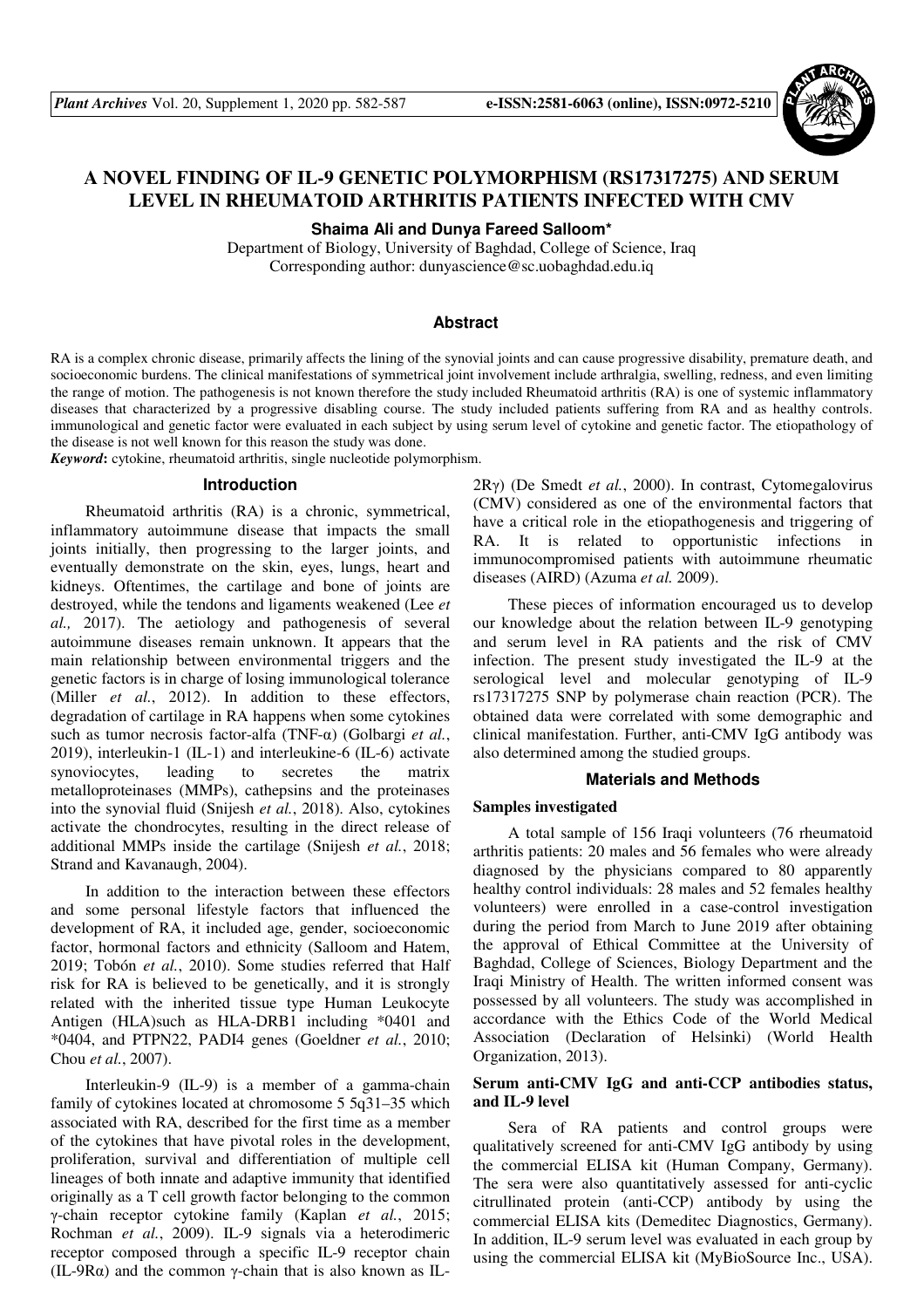The instructions recommended by the manufacturers were followed.

# **IL-9 single nucleotide polymorphism**

The DNA was extracted from whole blood of all participants through employing the standard procedure recommended by the manufacturer (TONK BIOscience, USA). IL-9 genotyping of rs17317275 SNP (resulted from changing *A* allele to *G* allele at the forward DNA strand) was subsequently performed using allele-specific polymerase chain reaction (AS-PCR) described by Ye *et al.* (2012). This PCR system includes using two forward primers have the same nucleotides sequence instead of a targeted single nucleotide at the first position of the primer, and a common reverse primer. The applied primers (Integrated DNA Technologies, Inc., USA) were designated using the NCBI Primer-Blast website. The first forward primer sequence (sense primer) was: 5'-AAACTTCAGCTCTGTCCCTG-3', while the second forward primer sequence (sense primer) was: 5'-GAACTTCAGCTCTGTCCCTG-3', the common reverse primer sequence (antisense primer) was: 5'- GCCGGTTGTGGTGTCAAT-3'. The PCR reaction mixture (25 µL) consisted of two Eppendorf tubes, each Eppendorf tube involved 1  $\mu$ L of one of the forward primers (10 pmol/ml) and 1 µL of common reverse primer (10 pmol/ml), 12.5 µL of Taq PCR Master Mix (Promega, USA), 1.5 µL of DNA, and 9 µL of free-nuclease water (Promega, USA). The PCR cycling was performed using two steps, the first initial denaturation step at 94 °C for 5 minutes, followed by 35 cycles included: second initial denaturation at 94 °C for 30 seconds, annealing at 54 °C for 30 seconds and elongation at 72 °C for 30 seconds. Single-cycle of final elongation at 72 °C was followed for 10 minutes. the PCR products were electrophoresed on 1.5% agarose gel at 100 V/cm2 for 30 minutes stained with Red Safe stain (Intron Biotechnology Inc., Korea). IL-9 genotyping was determined by electrophoresed the two PCR product for the same sample in neighboring wells. If an only single band presented in one of the two neighboring wells, referred to the homozygous genotype (AA or GG genotype). while, when the bands presented in the two neighboring wells, it referred to the heterozygous genotype (AG genotype). the PCR product size was determined using a Universal DNA Ladder (KAPPA TM, Korea).

# **Statistical analysis**

The data of IL-9 serum level and anti-CCP antibody were analyzed for linearity, homogeneity and normal distribution using IBM SPSS statistical package version 25.0 (IBM Corp. Released 2017). The mean, standard error and the probability were calculated to determine the statistically significant differences. While in non-parametric data (anti-CMV IgG antibody status and IL-9 genotyping), Pearson's chi-square test and Fisher's exact probability was used to calculate the statistically significant differences. Also, the odd ratio and Fishers' exact probability of the genotyping and alleles frequencies were calculated by WinPepi program version 11.65 (Abramson, 2011). In addition, Hardy-Weinberg online calculator was used to calculate the probability of genotyping and alleles frequencies. A corrected probability value (*p*-value) using False discovery rate (FDR) used to correct the *p*-value, the corrected *p*-value < 0.05 was considered significant.

#### **Results and Discussion**

A total of 156 contributors were participated in the present study included 76 rheumatoid arthritis patients and 80 individuals considered as healthy controls. RA patients group included 20 RA males and 56 RA females' patients who were already diagnosed by the physicians. In contrast, control group included 28 males and 52 females' volunteers. The present results showed a non-significant difference between RA group age mean and controls (Table 1). Also, the current study included RA patients with age range 23 – 68 years, the highest age group was at the  $55 - 61$  years age group  $(28.95\%)$ , followed by  $62 - 68$  years age group  $(27.63\%)$ . While the lowest age group was at  $23 - 30$  years (7.89%) (Figure 1).

**Table 1:** Demographic aspects data of RA patients and control groups



**Fig. 1:** Age range frequency at RA patients' group

These findings were in agreement with another previous study reported that RA can be detected at all age groups, but often between 40 and 60 years of age (Nodongo *et al.*, 2014). There is wide variability in RA presentation forms. The onset age of this disease appears to be a pivotal factor in its clinical spectrum (Soubrier *et al.*, 2010). It is considered that the patients suffering from elderly onset rheumatoid arthritis (EORA) when the disease initiated at the age of  $\geq 60$  years. This form of RA constitutes a ratio of 10 - 33% of RA cases (Tutuncu *et al.*, 2006, Olivieri *et al.*, 2005).

Also, the results of gender at patients group referred that the frequency percentage of RA was higher in females than males (73.68 vs. 26.32%, respectively) (Table 1). In addition, the female: male ratio in the present study was 2.9: 1. In agreement with such findings, previous researchers reported that the frequency percentage of RA was higher in females than males (Sokka *et al.*, 2009; Pandey *et al.*, 2017). Such, Myasoedova *et al.* (2010) were reported that RA affects females more often than males with ratio (3:1). This ratio was higher for 4 to 5 times in females with age less than 50 years old, but the ratio differed when the age was more than 60 years old, it became approximately 2: 1 (female: male) (Kvien *et al.*, 2006). In Latin America, the ratio prevalence of this disease was 5.2: 1 (female: male) in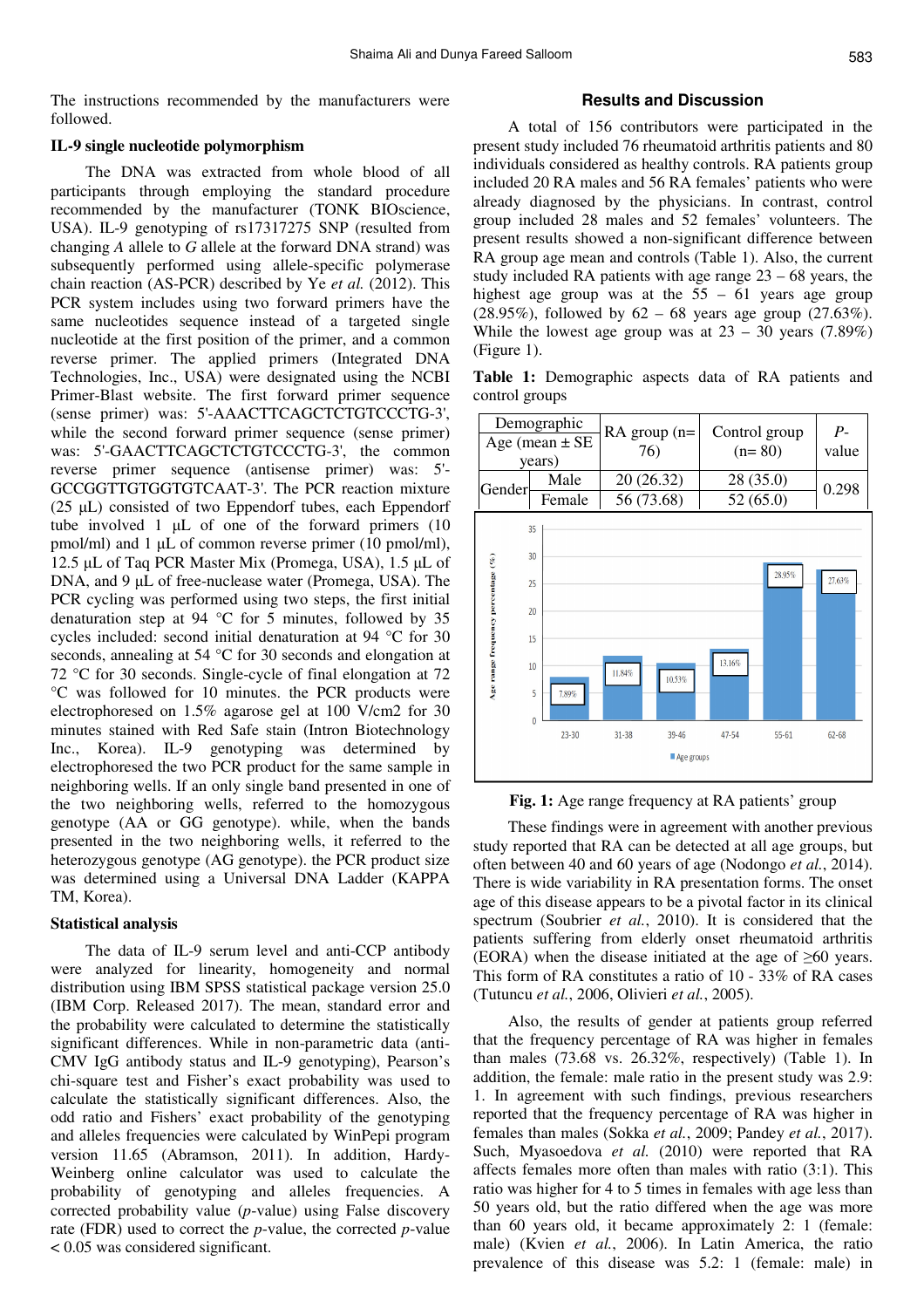Colombia and Argentina (Barragán-Martínez *et al.*, 2012; Spindler *et al.*, 2002), and 5.5: 1 (female: male) in Cuba (Lesuis *et al.*,2012).

The results in Table 2 showed the detected frequency percentage of anti-CMV IgG antibody between the studied groups. It showed that the anti- CMV IgG antibodies seropositive frequency percentage was 65.7% in RA patients' group, while the seropositive frequency percentage in healthy control group was 2.5% with significant differences ( $P \leq$ 0.001) between the compared groups. In addition, the results showed a high OR ratio (75.0).

**Table 2 :** Anti-CMV IgG antibody frequency percentage in the studied groups

| Patients group  |      |                 |      |              | Control group   |                    |                 |             |              |      |                     |
|-----------------|------|-----------------|------|--------------|-----------------|--------------------|-----------------|-------------|--------------|------|---------------------|
| <b>Positive</b> |      | <b>Negative</b> |      |              | <b>Positive</b> |                    | <b>Negative</b> |             |              | OR   | P-value             |
| No.             | $\%$ | No.             | $\%$ | <b>Total</b> | No.             | $\%$               | No.             | $\%$        | <b>Total</b> |      |                     |
| 50              | 65.7 | 26              | 34.2 | 76           | ∸               | $\cap$ $\in$<br>ى. | 78              | 07<br>ل د ا | 80           | 75.0 | $.7 \times 10^{-9}$ |

CMV has a critical role in the etiopathogenesis of RA, there were several mechanisms inducing the immune cells as a result to damaging the cells and tissues, leading to proinflammatory cytokines production and the mimicry to some self-antigens in the human body. The immunization with a small cytomegalovirus-specific peptide leads to multiple autoreactive antibodies, possibly through the molecular

mimicry and the epitope spreading, especially in the genetically predisposed persons (Aiello *et al.*, 2017).

The results in Table (3) showed the anti-CCP antibody serum level in RA patients' group compared to controls. There was a significant increased level of anti-CCP antibody in RA group compared to control group  $(341.6 \pm 26.6 \text{ vs.})$  $103.0 \pm 11.0$  U/ml, respectively) as in the table (3).

**Table 3 :** Anti-CCP antibody level in the studied groups

| Groups                      | <b>Patients group</b> |      | Control group |      | P-value          |  |
|-----------------------------|-----------------------|------|---------------|------|------------------|--|
|                             | Mean                  | SЕ   | Mean          | SE   |                  |  |
| Anti-CCP Ab<br>Level (U/ml) | 341.6                 | 26.6 | 103.0         | 11.0 | 5.1 x $10^{-13}$ |  |

The appeared results in compatible with other previous studies referred to significantly increased level (P<0.05) of anti-CCP antibody in RA patients than control group (Hanan *et al.,* 2011; Iman *et al.*, 2009). Because that anti-CCP antibody concentration one predict factor for inflammation such as RA. The anti-CCP antibodies appear in response to an epitope modified by a hormonally controlled enzyme, peptidylarginine deiminase, which converts arginine to citrulline (van Venrooij and Pruijn, 2000). Within rheumatoid joints arginine residues on fibrin and fibrinogen may be favored sites for citrullination process (Kinloch *et al.,*  2008). Also, the RA associated HLA-DRB1\*0404 allele is associated with production of antibodies to citrullinated fibrinogen and the proliferation of T cell in response to

fibrinogen peptides is frequent in RA patients but rare in controls (Auger *et al.,* 2005). All these findings explain the high value of anti-CCP antibodies detected in RA patients compared with control. Anti-CCP is highly important for earlier and more accurate diagnosis of disease, improved prognostic information, and have been a role in RA pathogenesis, since these anti-CCP antibodies activate the complement system in vitro via the classical and alternative pathways and this a strong indication of their pathophysiologic involvement (Trouw *et al.,* 2009).

In addition to what was mentioned previously, the results of IL-9 serum level showed a significant increased level of IL-9 in RA group compared to control group (29.2  $\pm$ 3.7 *vs.*  $10.4 \pm 1.3$  pg/ml respectively) (Table 4).

**Table 4:** IL-9 serum level in the studied groups

| Groups               | Patients group               |                        |             | <b>Control group</b> | <b>Probability</b>   |  |
|----------------------|------------------------------|------------------------|-------------|----------------------|----------------------|--|
| IL-9 level $(pg/ml)$ | <b>Mean</b>                  | SЕ                     | <b>Mean</b> | SЕ                   |                      |  |
|                      | ാറ ാ<br><i>LJ</i> . <i>L</i> | $\sim$ $\sim$<br>، ، ب | 10.4        |                      | $6.0 \times 10^{-6}$ |  |

Other previous studies showed that results indicate that the IL-9 serum levels were significantly higher in RA patients and in SLE patients than in healthy individuals ( $p <$ 0.001) (Goswami and Kaplan, 2011; Barra *et al.*, 2014; Dantas *et al.*, 2015). Furthermore, IL-9, and IL-6 with one other, considered the most responsible in the calculated cytokine score by summing all cytokines/chemokines level, weighted by their regression coefficients for the autoantibody association of RA (Hughes-Austin *et al.*, 2013). Also, IL-9 level was significantly increased in the synovial fluid of rheumatoid arthritis patients compared to osteoarthritis (OA), promoting the proliferation and the survival of synovial fluid of CD3(+) T cells in RA patients, the proliferation of these T cells being depended upon the PI3K/Akt/mTOR signalling pathway (Kundu Raychaudhuri *et al.*, 2016).

The genetic variations of IL-9 single nucleotide polymorphisms (SNPs) were investigated; rs17317275 (changing *A* allele to *G* allele at the nucleotide position 2 of the forward DNA strand). They were genotyped polymerase chain reaction with allele specific primer (PCR-ASP) technique (Ye *et al.,* 2012). The molecular size of rs17317275 on 1.5% agarose gel was 218 base pair (bp) as shown in figure (2).

The results of IL-9 genotyping and alleles frequency in table (5), showed that the data of patients group did not match Hardy-Weinberg equilibrium, while control group matched the equilibrium. The GG, AG / G allele (Genotyping /allele) showed a significantly elevated frequency in the patient's group compared to the control group. While in control groups, the AA/A (Genotyping /allele) showed a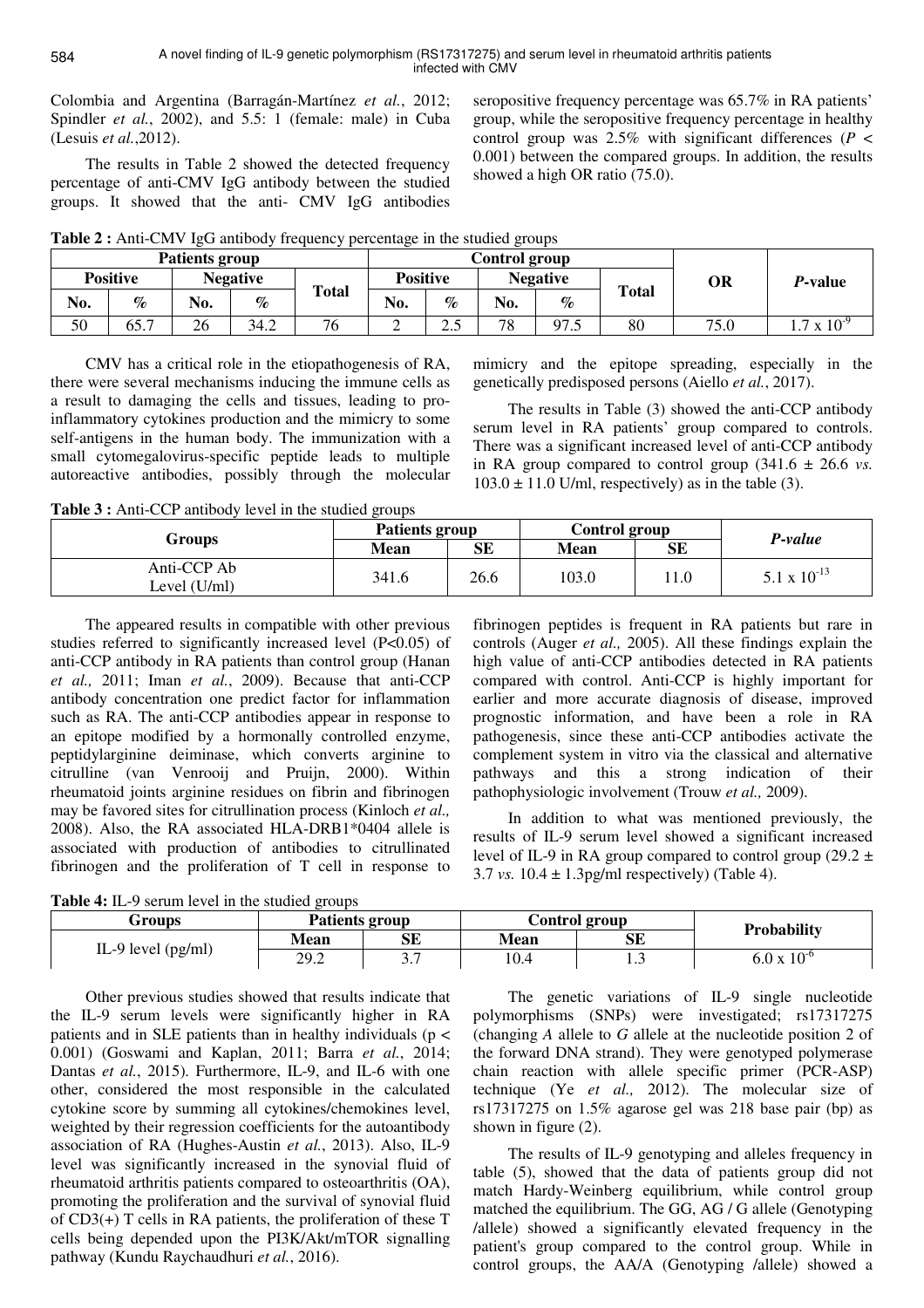significantly elevated frequency compared to patients' group (Table 5). In addition, the GG, AG/G (Genotyping /allele) showed an elevated value of the odds ratio (6.79 and 1.98)

referring to be a risk factor, while, AA/ A showed a lessened value (0.13) referring to be a protective fraction (Table 5).



**Fig. 2 :** IL-9 rs17317275 gel electrophoresis on 1.5% Agarose gel stained with red safe stain. The molecular size of the resulted PCR product was 218 bp. L line: DNA ladder (50 bp); 1, 2, 3, 4, 5 and 6 Lines: the tested samples. The homozygous genotype was presented with a single band of one of A or G alleles for each sample, while heterozygous genotype was presented by two bands for each sample (two lines) (AG).

|                  | Patients' group (n=76) |       |                            |       | Control group $(n=80)$ |       |          |       |           |                      |
|------------------|------------------------|-------|----------------------------|-------|------------------------|-------|----------|-------|-----------|----------------------|
| Genotyping       | Observed               |       | Expected                   |       | Observed               |       | Expected |       | <b>OR</b> | $\boldsymbol{P}$     |
|                  | No.                    | $\%$  | No.                        | $\%$  | No.                    | $\%$  | No.      | $\%$  |           |                      |
| AA               | 9                      | 11.84 | 13.90                      | 18.29 | 40                     | 48.75 | 41.33    | 51.66 | 0.13      | $3.0 \times 10^{-7}$ |
| AG               | 47                     | 61.84 | 37.20                      | 48.95 | 36                     | 46.25 | 32.34    | 40.43 | 1.98      | 0.038                |
| GG               | 20                     | 26.32 | 24.90                      | 32.76 | 4                      | 5.0   | 6.33     | 7.91  | 6.79      | $2.6 \times 10^{-4}$ |
| Total            | 76                     | 100.0 | 76.0                       | 100.0 | 80                     | 100.0 | 80.0     | 100.0 |           |                      |
| P-HWE            |                        |       | 0.022                      |       | 0.198                  |       |          |       |           |                      |
| Allele frequency |                        |       |                            |       |                        |       |          |       |           |                      |
| A                | 43                     |       |                            |       | 72                     |       |          |       | 0.29      | 5.5 x $10^{-5}$      |
| G<br>$-$         |                        |       | 57<br>$\cdots$<br>-------- |       | 28<br>.                |       |          |       | 3.41      | 5.5 x $10^{-5}$      |

**Table 5 :** IL-9 genetic polymorphisms rs17317275 in patients group compared to control group

OR: odd ratio, *P*: probability (two tailed), *P*-HWE: probability of Hardy-Weinberg equilibrium.

Interleukin (IL)-9, a member of the IL-2 cytokine family (Dardalhon *et al.*, 2008), is secreted by naïve CD4+ T cells in response to TGF-β and IL-4 (Th9 pathway) (Beriou *et al.*, 2010). However, IL-9 is also produced by activated Th2 lymphocytes and is involved in Th2-associated diseases (Goswami and Kaplan, 2011). Moreover, IL-9 is a growth factor for mast cells and T cells that help facilitate the Th9 immune response of allergic inflammatory diseases including asthma (Angkasekwinai *et al.*, 2010). The differentiation of Th9 and Th2 cells seems to be regulated by different transcription factors depending upon the cytokine environment (Chang *et al.*, 2010). Intriguingly, IL-9 can also induce Th17 cells to differentiate and mediate autoimmune and inflammatory diseases (Li *et al.*, 2010). IL-9 is also produced by Th17 cells, which secrete mainly IL-17A and IL-17F (Noelle *et al.*, 2010). When administered alone or with IL-6 and TGF-β1, IL-9 greatly enhances the production of IL- 17 from Th17 cells *in vitro* (Elyaman *et al.*,2009). In addition to Th9 cells, IL-9 is produced by a variety of other cells, including Th2, Th17 (Elyaman *et al.*, 2009), Treg (Nowak *et al.*, 2009), mast (Wiener *et al.*, 2004), and natural killer cells (Jones *et al.*, 2009). IL-9 has been shown to play a pivotal role in the pathophysiological processes of many autoimmune diseases, including rheumatoid arthritis (Ciccia *et al.*, 2015), psoriasis (Singh *et al.*, 2013), atopic dermatitis (Ma *et al.*, 2014), colitis (Nalleweg *et al.*, 2015), systemic lupus erythematosus (SLE) (Ouyang *et al.*, 2013), lupus nephritis (Luk *et al.*, 2015), systemic sclerosis (Yanaba *et al.*, 2011), allergic inflammation (Sehra *et al.*, 2015), type 1 diabetes (Ryba-Stanislawowska *et al.*, 2015), and multiple sclerosis (Ruocco *et al.*, 2015).

# **Discussion of the results of genetic polymorphism first appeared**

The present findings lead to suggest that CMV might one of the triggering factors for RA in cooperation with the incidence of anti-CCP antibodies. This was agreed with previous study (Adland *et al.*, 2015).

#### **References**

- Abramson, J.H. (2011). WINPEPI updated: computer programs for epidemiologists, and their teaching potential. Epidemiologic Perspectives and Innovations, 8:1.
- Adland, E.; Klenerman, P.; Goulder, P. and Matthews, P. (2015). Ongoing burden of disease and mortality from HIV/CMV coinfection in Africa in the antiretroviral therapy era. Frontiers in microbiology, 6: 1016.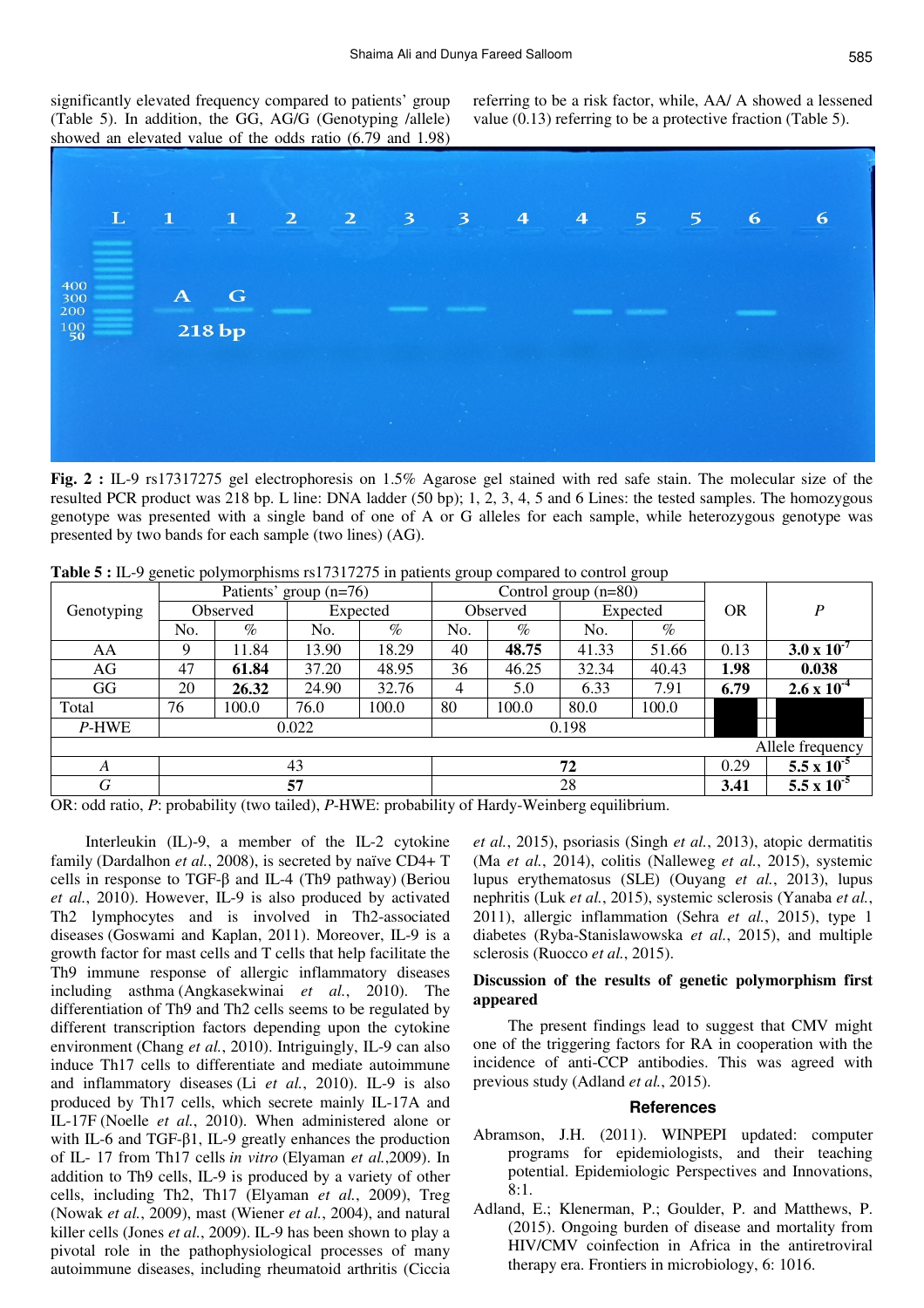- Aiello, A.E.; Chiu, Y.L. and Frasca, D. (2017). How does cytomegalovirus factor into diseases of aging and vaccine responses, and by what mechanisms?. Geroscience, 39(3): 261-271.
- Azuma, N.; Hashimoto, N.; Yasumitsu, A.; Fukuoka, K.; Yokoyama, K.; Sawada, H. and Matsui, K. (2009). CMV infection presenting as a cavitary lung lesion in a patient with systemic lupus erythematosus receiving immunosuppressive therapy. Internal Medicine, 48(24): 2145-2149.
- Barra, L.; Summers, K.; Bell, D. and Cairns, E. (2014). Serum cytokine profile of unaffected first-degree relatives of patients with rheumatoid arthritis. The Journal of rheumatology, 41(2): 280-285.
- Barragán-Martínez, C.; Amaya-Amaya, J. and Pineda-Tamayo, R. (2012)."Gender differences in latinamerican patients with rheumatoid arthritis," Gender Medicine, 9(6): 490–510.
- Chou, C.T.; Liao, H.T.; Chen, C.H.; Chen, W.S.; Wang, H.P. and Su, K.Y. (2007). The Clinical Application of Anti-CCP in Rheumatoid Arthritis and Other Rheumatic Diseases, Biomark Insights, 2: 165–171.
- Dantas, A.T.; Marques, C.D.L., da Rocha Junior, L.F.; Cavalcanti, M.B.; Gonçalves, S.M.C.; Cardoso, P.R.G. and Pitta, M.G.D.R. (2015). Increased serum interleukin-9 levels in rheumatoid arthritis and systemic lupus erythematosus: pathogenic role or just an epiphenomenon? Disease markers.
- De Smedt, M.; Verhasselt, B.; Kerre, T.; Vanhecke, D.; Naessens, E.; Leclercq, G. and Plum, J. (2000). Signals from the IL-9 receptor are critical for the early stages of human intrathymic T cell development. The Journal of Immunology, 164(4): 1761-1767.
- Eskdale, J.; Kube, D.; Tesch, H. and Gallagher, G. (1997). Mapping of the human IL10 gene and further characterization of the 5'flanking sequence. Immunogenetics, 46(2): 120-128.
- Goeldner, I.; Skare, T.L.; de Messias Reason, I.T.; Nisihara, R.M.; Silva, M.B. and da Rosa Utiyama, S.R. (2010). Anti-cyclic citrullinated peptide antibodies and rheumatoid factor in rheumatoid arthritis patients and relatives from Brazil. Rheumatology, 49(8): 1590-1593.
- Golbargi, B.; Najafi, A.; Mastury, S. and Golbargi, F. (2019). Analysis of the epigenetic regulation of TNF receptor superfamily 25 (TNFRSF25) in rheumatoid arthritis. Gene Reports, 16: 100424.
- Goswami, R. and Kaplan, M.H. (2011). A brief history of IL-9. The Journal of Immunology, 186(6): 3283-3288.
- Hanaoka, R.; Kurasawa, K.; Maezawa, R.; Kumano, K.; Arai, S. and Fukuda, T. (2012). Reactivation of cytomegalovirus predicts poor prognosis in patients on intensive immunosuppressive treatment for collagenvascular diseases. Modern rheumatology, 22(3): 438- 445.
- Haukim, N.; Bidwell, J.L. and Smith, A.J. (2002). Cytokine gene polymorphism in human disease: on-line databases, supplement 2. Genes Immun, 3: 313–30.
- Hughes-Austin, J.M.; Deane, K.D.; Derber, L.A.; Kolfenbach, J.R., Zerbe, G.O., Sokolove, J. and O'Dell, J.R. (2013). Multiple cytokines and chemokines are associated with rheumatoid arthritis-related autoimmunity in first-degree relatives without rheumatoid arthritis: Studies of the Aetiology of

Rheumatoid Arthritis (SERA). Annals of the rheumatic diseases, 72(6): 901-907.

- IBM Corp. Released (2017). IBM SPSS Statistics for Windows, Version 25.0. Armonk, NY: IBM Corp.
- Iman, H.; Bassyouni; Ezzat, Y.; Hamdy, S. and Talaat, R.M. (2009). Clinical significance of anti-cyclic citrullinated peptide antibodies in Egyptian patients with chronic hepatitis C virus genotype IV infection .Clin Chem Lab Med., 47(7): 842–847.
- Jaskowski, T.D., Hill, H.R.; Russo, K.L.; Lakos, G., Szekanecz, Z. and Teodorescu, M. (2010). Relationship between rheumatoid factor isotypes and IgG anti-cyclic citrullinated peptide antibodies. The Journal of rheumatology, 37(8): 1582-1588.
- Kaplan, M.H.; Hufford, M.M. and Olson, M.R. (2015). The development and in vivo function of T helper 9 cells. Nature Reviews Immunology, 15(5): 295-307.
- Kundu-Raychaudhuri, S.; Abria, C. and Raychaudhuri, S.P. (2016). IL-9, a local growth factor for synovial T cells in inflammatory arthritis. Cytokine, 79: 45-51.
- Kvien, T.K.; Uhlig, T.; ØDEGÅRD, S. and Heiberg, M.S. (2006). Epidemiological aspects of rheumatoid arthritis: the sex ratio. Annals of the New York academy of Sciences, 1069(1): 212-222.
- Lee, J.E.; Kim, I.J.; Cho, M.S. and Lee, J. (2017). A case of rheumatoid vasculitis involving hepatic artery in early rheumatoid arthritis. Journal of Korean medical science, 32(7): 1207-1210 .
- Lesuis, N.; Befrits, R.; Nyberg, F. and van Vollenhoven, R.F. (2012). Gender and the treatment of immune-mediated chronic inflammatory diseases: rheumatoid arthritis, inflammatory bowel disease and psoriasis: an observational study. BMC medicine, 10(1): 82.
- Miller, F.W.; Pollard, K.M.; Parks, C.G.; Germolec, D.R.; Leung, P.S.; Selmi, C. and Rose, N.R. (2012). Criteria for environmentally associated autoimmune diseases. Journal of autoimmunity, 39(4): 253-258.
- Milovanoic, M.; Nilson, E. and Jaremo, P. (2004). Relationship between platelets and inflammatory markers in rheumatoid arthritis. Clin Chim Acta. 343(1- 2): 237-240.
- Myasoedova, E.; Crowson, C.S.; Kremers, H.M.; Therneau, T.M. and Gabriel, S.E. (2010). Is the incidence of rheumatoid arthritis rising?: results from Olmsted County, Minnesota, 1955–2007. Arthritis and Rheumatism, 62(6): 1576-1582.
- Namkung, J.H.; Lee, J.E.; Kim, E.; Park, G.T.; Yang, H.S.; Jang, H.Y. (2011). An association between IL-9 and IL-9 receptor gene polymorphisms and atopic dermatitis in a Korean population. J Dermatol Sci., 62:16–21.
- Ndongo, S.; Pouye, A.; Ouedraogo, L.; Azankpan, E.; Diack, N. and Diop, T. (2014). Rheumatoid Arthritis of Man: A Study of 35 Cases in a Senegalese Hospital. Open Journal of Internal Medicine. 4: 137-142 .
- Olivieri, I.; Palazzi, C.; Peruz, G. and Padula, A. (2005). Management issues with elderly-onset rheumatoid arthritis. Drugs and aging, 22(10): 809-822.
- Pandey, P.K.; Swami, A.; Biswas, T.K.; Thakuria, R. (2017). Prevalence of metabolic syndrome in treatment naïve rheumatoid arthritis and correlation with disease parameters. Arch Rheumatol, 32(1): 46-52.
- Rochman, Y.; Spolski, R. and Leonard, W.J. (2009). New insights into the regulation of T cells by  $\gamma$  c family cytokines. Nature Reviews Immunology, 9(7): 480.